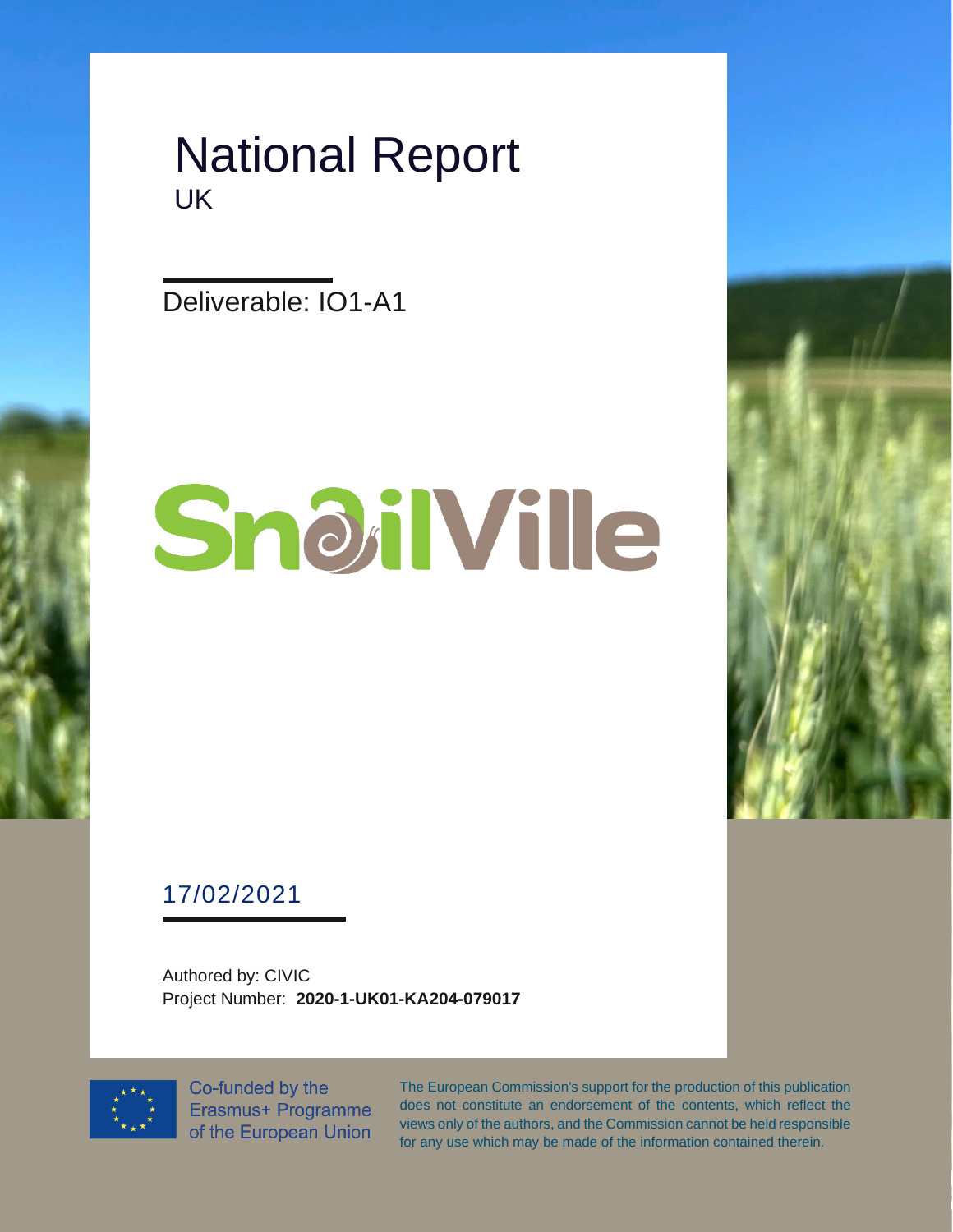



### **REVISION HISTORY**

| <b>Version</b> | <b>Date</b> | <b>Author</b> | <b>Description</b> | <b>Action</b> | <b>Pages</b> |
|----------------|-------------|---------------|--------------------|---------------|--------------|
| 1.0            | 17/02/2021  | <b>CIVIC</b>  | Creation           |               | <b>TBS</b>   |
|                |             |               |                    |               |              |
|                |             |               |                    |               |              |

(\*) Action:  $C =$  Creation, I = Insert, U = Update, R = Replace, D = Delete

### **REFERENCED DOCUMENTS**

|   | <b>Reference</b>         | <b>Title</b>        |
|---|--------------------------|---------------------|
|   | 2020-1-UK01-KA204-079017 | SnailVille Proposal |
| - |                          |                     |

# **APPLICABLE DOCUMENTS**

| ID<br>טו    | <b>Reference</b> | <b>Title</b> |
|-------------|------------------|--------------|
|             |                  |              |
| $\sim$<br>_ |                  |              |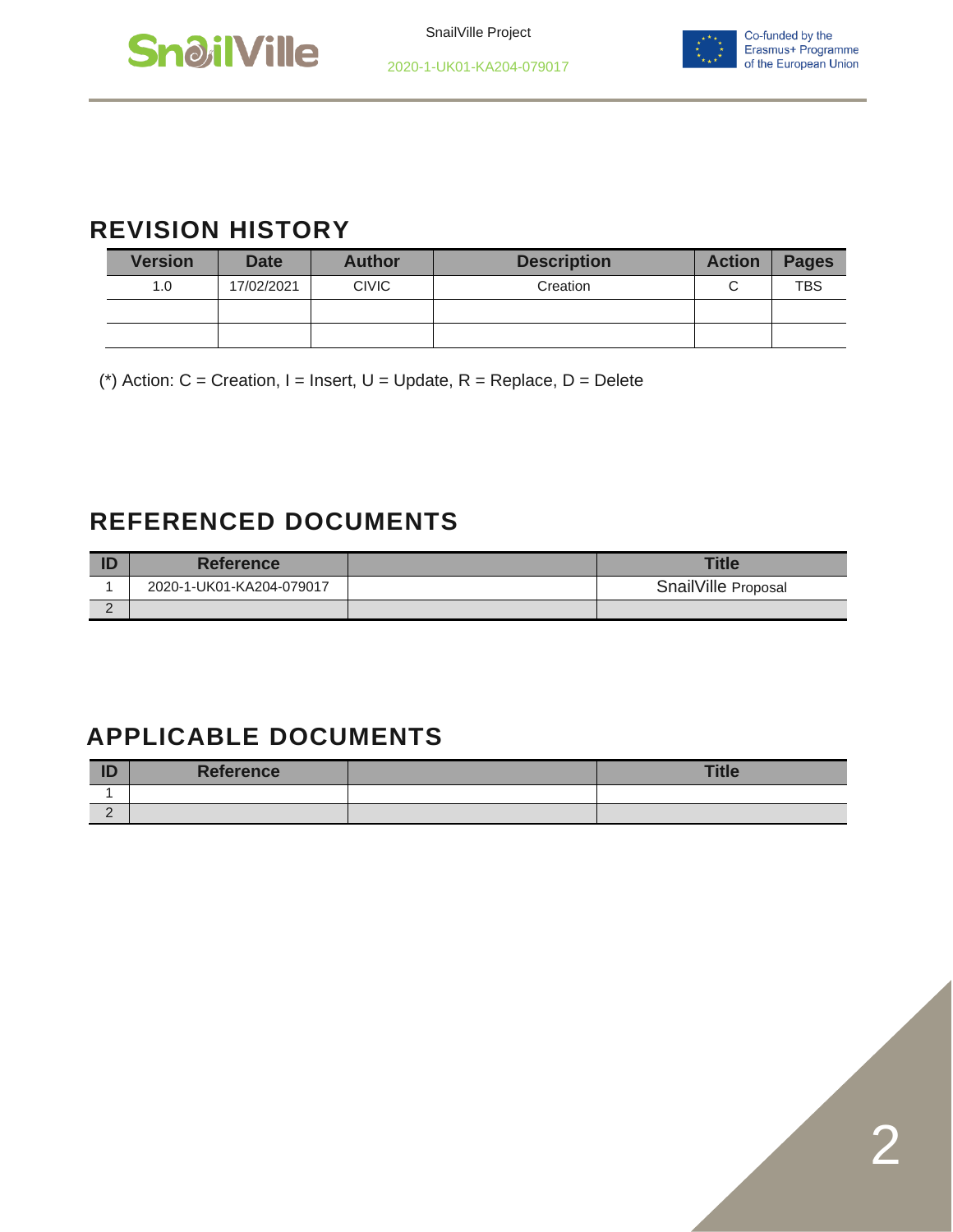



### **Contents**

| 2.3 |  |  |
|-----|--|--|
|     |  |  |
|     |  |  |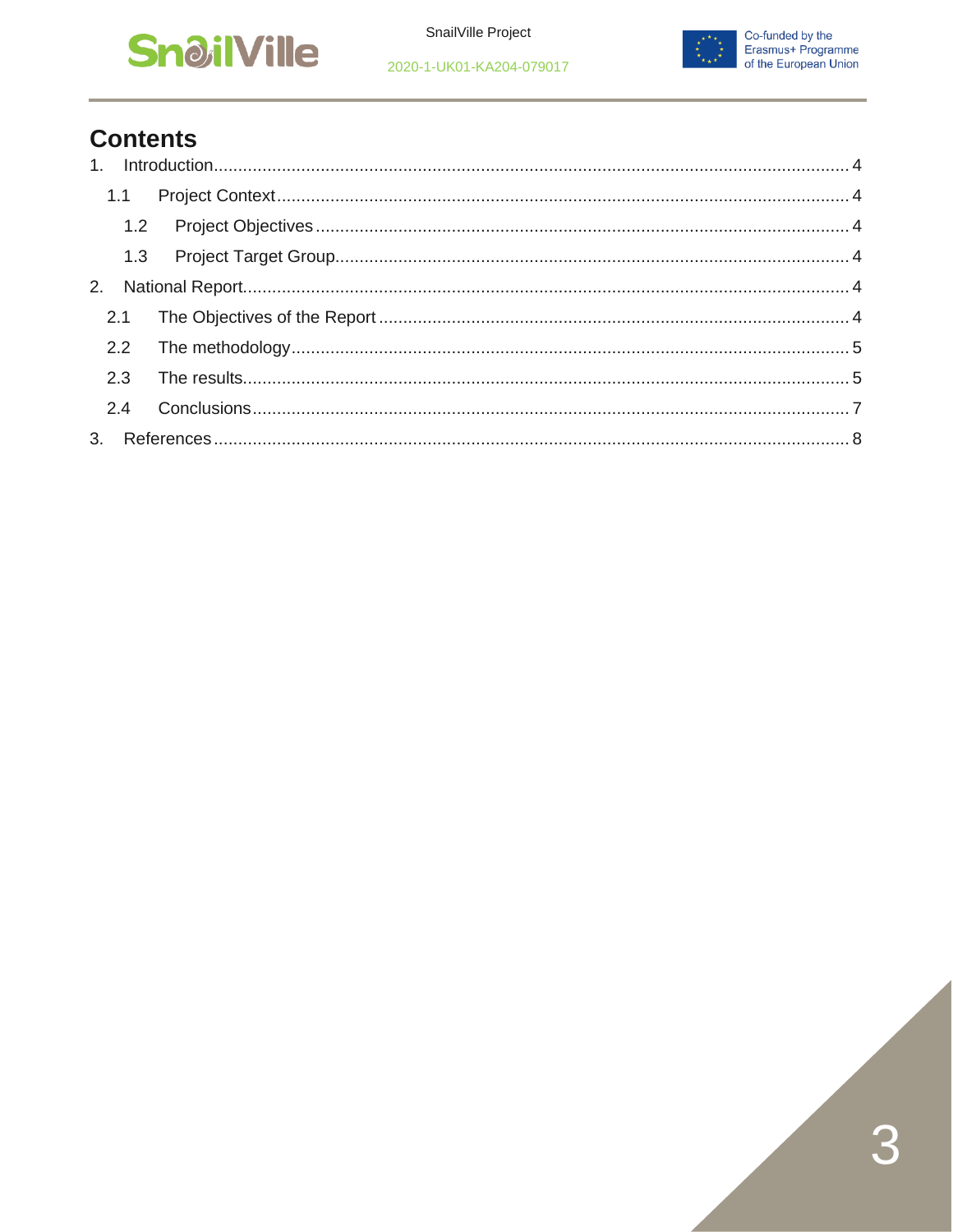



# <span id="page-3-0"></span>**Introduction**

# <span id="page-3-1"></span>**1.1 Project Context**

Despite being among the most prolific consumers of snails in the world, European countries that consume snail meat do not produce sufficient quantities domestically and must instead rely on import to cover demand. Given this, in addition to its apparent profitability, rapid return on investment, and low capital required for an initial investment snail farming (Heliculture) could be a good fit for those who may be low-skilled, unemployed, farmers without substantial capital, or other who aspire to augment their income.

### <span id="page-3-2"></span>**1.2 Project Objectives**

The Snailville project aims to develop a heliculture training game for low-skilled marginalised adults that can help them set up cooperatives in rural areas. This training game will function as a single information point guiding a potential snail farmer on how to start a profitable business depending on their situation (financial capability, business skills, geographical location, etc.) by minimising the risks associated with traditional snail farming (snail diseases, egg hatching, formulation of the best feed, mortality rate).

The project also hopes to contribute to the preservation of the snail population in the wild by promoting heliculture.

### **1.3 Project Target Group**

<span id="page-3-3"></span>There are a few main target groups – most centrally low-skilled adults from rural areas that can support heliculture, heliculture enthusiasts, and of course snail farmers themselves. More broadly, assorted persons and organisations in the field of agriculture will be targeted, including for example university or college agriculture departments, government ministries or agencies relating to agriculture, or rural development organisations.

Aside from this, game developers may also be targeted for the more technical aspects of the project relating to development of the game.

# <span id="page-3-4"></span>2. National Report

# <span id="page-3-5"></span>**2.1 The Objectives of the Report**

The national report concerns the identification of the current state of play in the heliculture sector in each partner country, and in particular the identification of barriers that heliculturists face in each country. These national reports will form the basis of the Snailville training game, influencing its structure and content, that will guide users and target groups to gain the skills necessary for and surmount the barriers to success in snail farming.

Therefore, the National report will examine the current situation in partner countries with reference to snail farming and the barriers to successfully undertaking it (the "AS-IS" situation). The next step comprises the identification of the actions, skills, and context required for the ideal situation in which to practice heliculture (the "ΤΟ-ΒΕ" situation).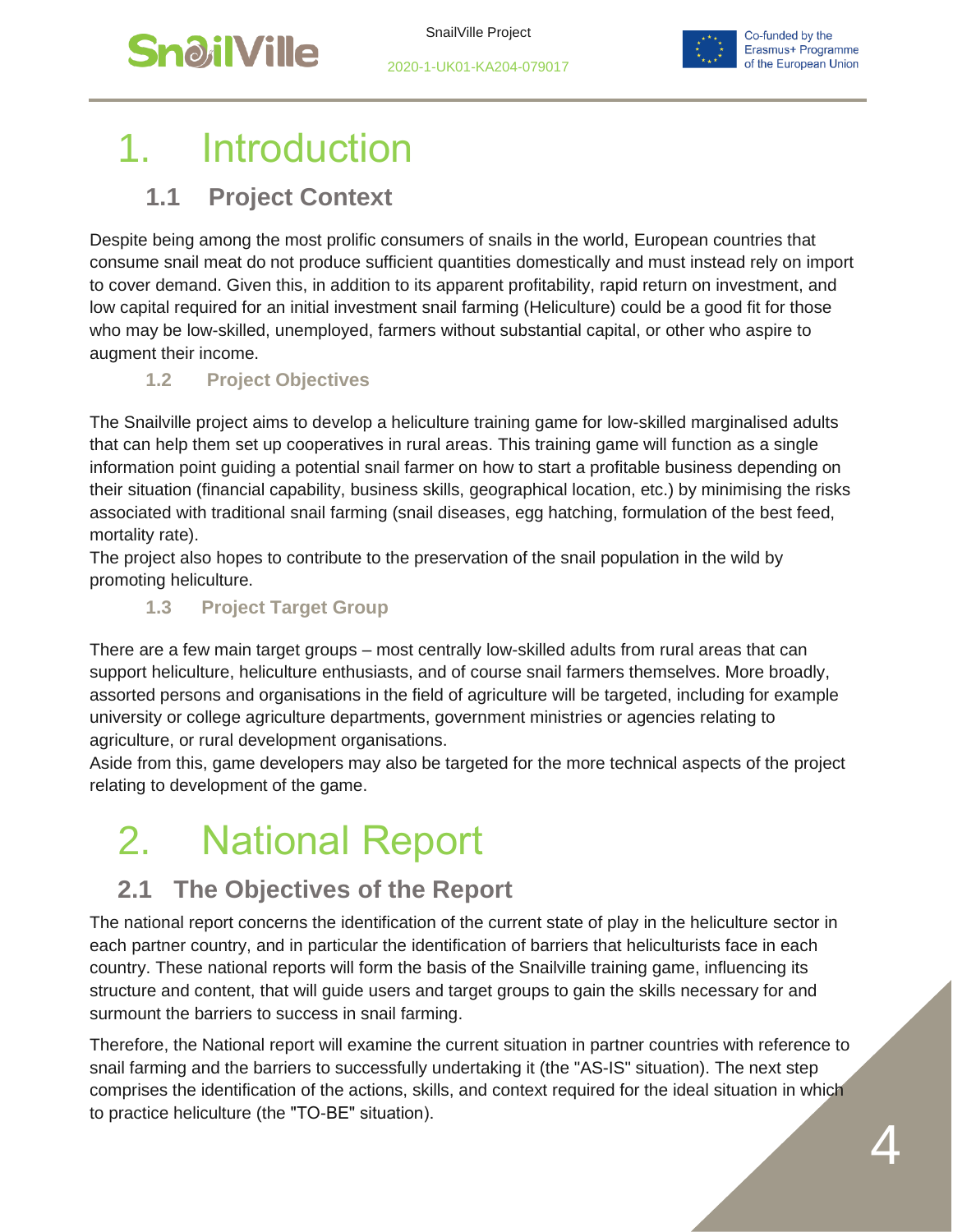

# <span id="page-4-0"></span>**2.2 The methodology**

Partners will conduct desk research on the current situation around heliculture and the barriers to it in their own country. They will identify qualitative and quantitative data to describe their national "AS-IS" situations, and may present good practices in the field that will be used as examples to provide motivation and ideas to the project participants.

Good practices from countries outside of the partnership will also be identified, setting out the TO-BE situation, with particularsupport from the domain experts on the project at UTH.

Lastly, a comparative report will be put together based on the findings of the National reports to identify the needs, challenges, and opportunities of the partner countries.

### <span id="page-4-1"></span>**2.3 The results**

2.3.1 Briefly outline the size, importance, and general context of snail farming in your country

It could very reasonably be said that snail farming is a niche market in the UK, and particularly in Scotland. A mixture of conditions, including climate, national taste and cuisine, and general lack of awareness mean that heliculture is not, and is not likely to become, an enormously popular pastime in the country. While snails can be raised and bred in the UK, it often requires very particular conditions to be maintained indoors, or else outdoors, which presents its own problems such as making sure that any nearby plants or crops are protected and that the many predators of snails are warded off. Where heliculture is undertaken, the difficulties of how to sell them and to whom can be considerable, as snails are not in great demand in British cuisine, and tend to be seen as something of a foreign oddity even where they are consumed.

Indeed, heliculture is so niche that it is difficult to find much hard data on the size of the industry in the UK or Scotland at all. Qualitative reports seem mixed - on the one hand, there is plenty of discussion of the advantages of snails and snail farming, that they are a relatively healthy type of meat and that the environmental impact of raising them is relatively small. On the other hand, however, reports note that many - perhaps even most - of those who have attempted to capitalise on these benefits have gone out of business over the last ten or twenty years. As such, the snail farming economy in the UK remains decidedly niche, with little sign of this fact changing in the near future.

### 2.3.2 What laws or standards do heliculturists follow in your country (local, regional, national, or EU level)?

Heliculturisits in the UK adhere to EU level regulations relating to food hygiene, which encompases the rearing and processing of snails. Snails fit for human consumption are defined in point 6.2 of Annex I of Regulation (EC) No. 853/2004 as 'terrestrial gastropods of the species Helix pomotiaLinné, Helix aspersaMuller, Helix lucorum and species of the family Achatinidae'. Of these species, 'Roman snails' (Helix aspersa) are commonly harvested, cooked and consumed in the UK. These snails are native to certain regions of Europe, living in wooded areas, including mountains, valleys, vineyards and common gardens. They are referred to as the 'Roman snail', as the Romans may have introduced them to mainland Britain.

The UK complies with the specific food hygiene legislation set out by the EU, including Regulation (EC) No. 852/2004 and Regulation (EC) No. 853/2004. The former introduces pre-requisite requirements necessary to operate a food business, ultimately with the aim of supplying snails to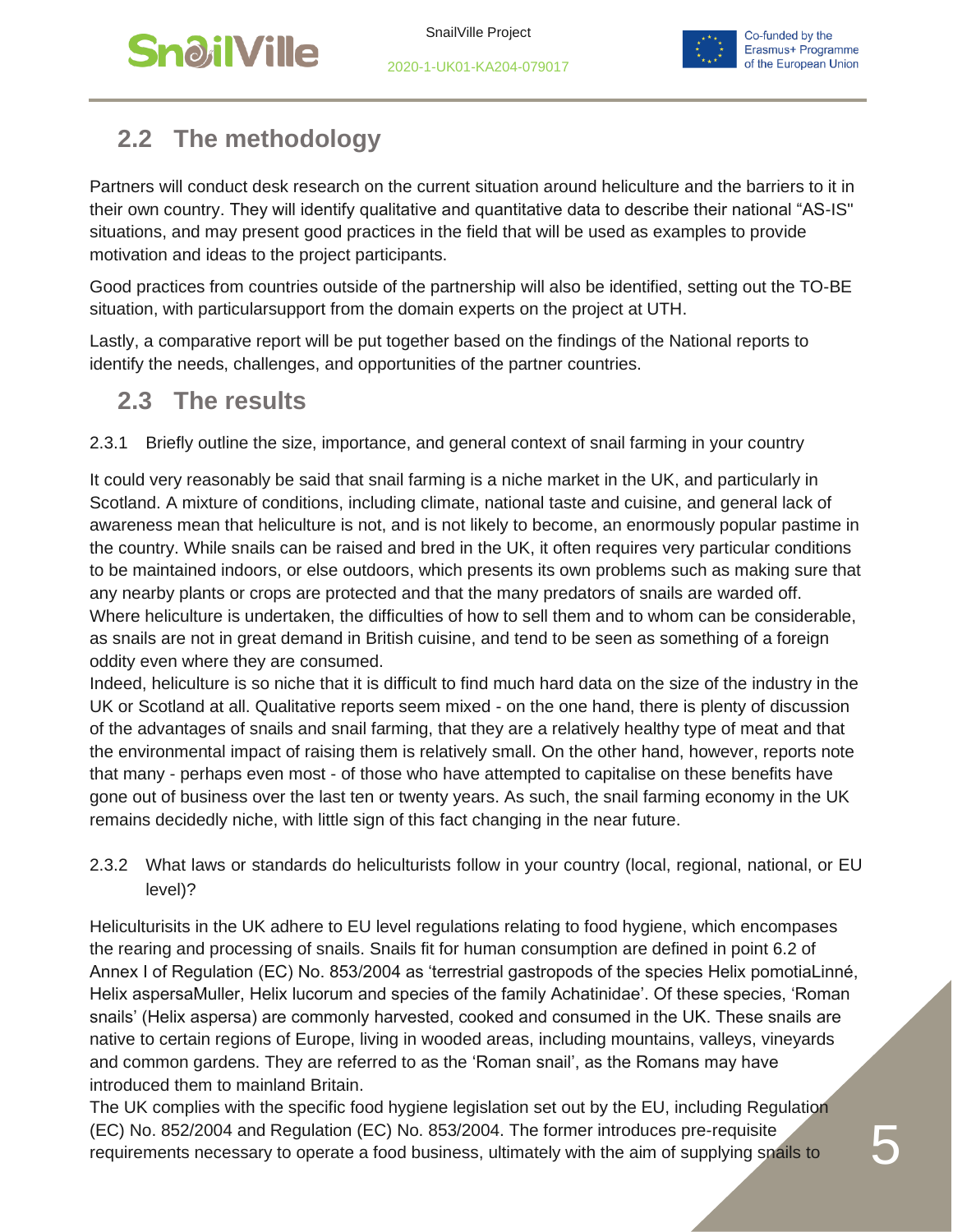



Co-funded by the Erasmus+ Programme of the European Union

consumers. The latter covers the requirements necessary for killing and preparing snails to sell for human consumption. There are some exemptions to this regulation with regards to retail-to-retail supply.

Regulation (EC) No. 852/2004 also highlights the application of food safety management procedures, which are based on 'Hazard Analysis and Critical Control Points (HACCP) principles'. These seven principles cover procedures to identify food safety hazards, ensuring they are responsibly and transparently managed. The HACCP is expected to cover both primary production', or rearing of snails, and 'secondary production', or processing of snails. The Regulation also stipulates for 'prerequisite hygiene requirements'; with regards to heliculture, this can include design of rearing facilities, use of potable water for rearing and harvesting and controlling temperatures for processing snail meat.

The EU regulations detailed above are applied in each country via: The Food Safety and Hygiene (England) Regulations 2013 (SI 2013/2996); The Food Hygiene (Scotland) Regulations 2006, as amended (SSI 2006/3); The Food Hygiene (Wales) Amendment Regulations 2007, as amended (SI 2007/373 (W.33)); and The Food Hygiene Regulations (Northern Ireland) 2006, as amended (SI 2006/14).

In addition to following the above EU regulations, UK heliculturists must also adhere to national laws. The Animal Welfare Act 2006 for England and Wales, in addition to the Welfare of Animals Act (Northern Ireland) 2011, the Animal Health and Welfare Act (Northern Ireland) 2013 and the Animal Welfare Act (Scotland) 2006, specify the requirements by which Roman snails are to be reared on a farm. These acts require heliculturists to provide their snails with an appropriate diet and suitable living environment, in addition to protecting them from suffering and disease.

Finally, there is the General Food Regulations 2004, which relates to the sale of 'ready-to-eat' escargot (i.e. snails that are already cooked or blanched). This regulation enforces the adherence of strict labelling and traceability measures for snail meat or by-products, in addition to requiring snail farmers to keep supply and trade records.

2.3.3 What are the main barriers preventing people from starting snail farming, in particular as a business?

There are a handful of barriers preventing people from starting snail farming. One barrier to consider is that of environmental conditions. Snails thrive in an environment with a constant temperature and humidity; they are usually reared in pens outdoors or indoors, covered greenhouses or in polytunnels. The establishment of these structures may require a few hundred square metres of land, or if you plan on having a larger operation, as much as 30 hectares of land. These pens must ensure that snails are protected from predators, pests and commercial crop treatment (i.e. certain fertiliser or spray); they must also ensure that snails do not escape and migrate onto neighboring properties, especially if they are commercial, agricultural properties where snails could damage crops.

In addition to the set-up costs to build snail habitats, entering into heliculture requires a budget for specialist equipment. According to a June 2020 summation of snail farming in the UK by Croner-i, such specialist equipment can include pH testing kits to manage soil health, 'PVC coated hex wire' to keep out pests, and climate control equipment, such as a sprinkler system, hygrometer and thermometer. The article goes on to state that farmers who are looking to supply 'ready-cooked, blanched or frozen escargot', will also need to budget for kitchen and cooking equipment.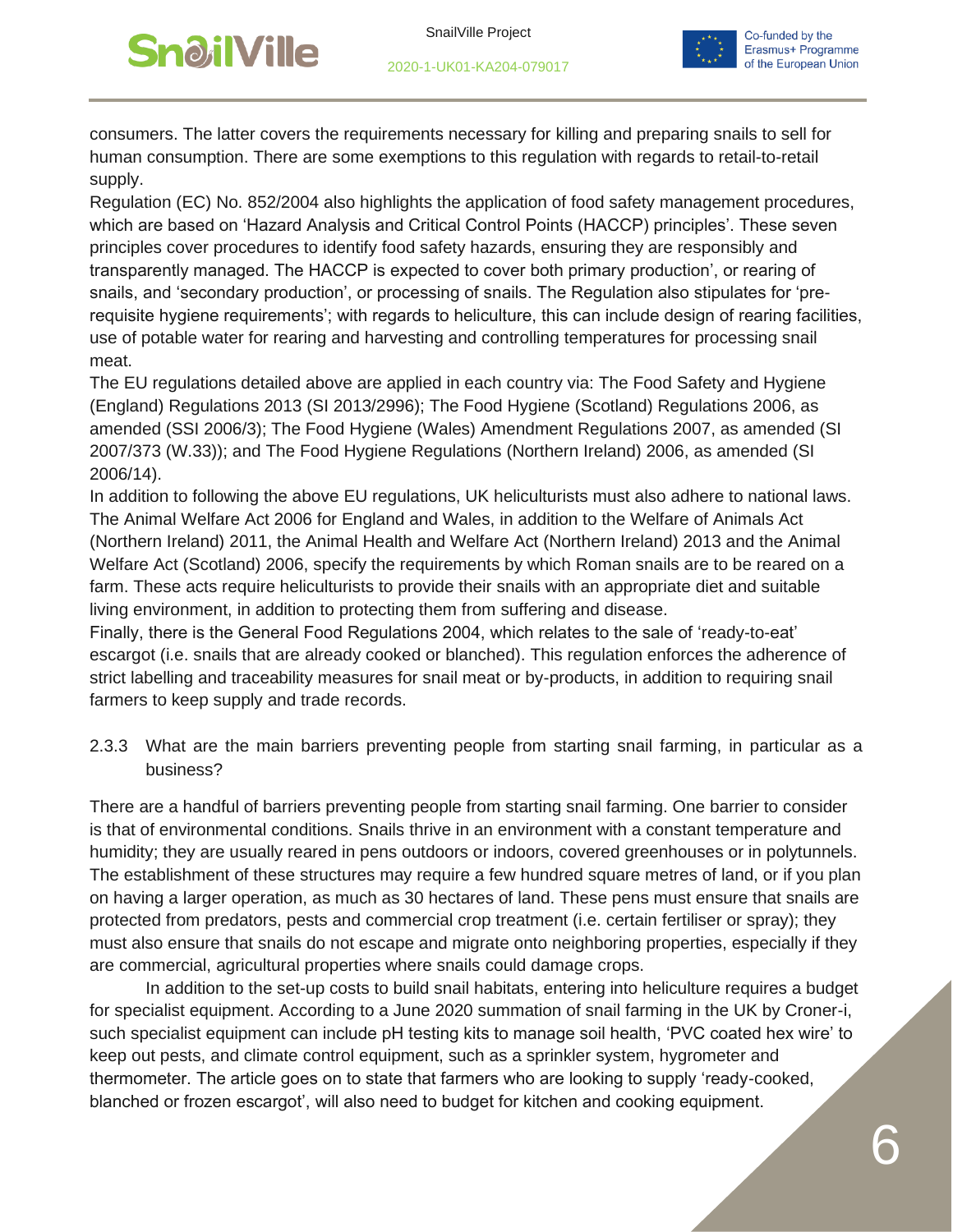# **SnailVille**

2020-1-UK01-KA204-079017



Co-funded by the Erasmus+ Programme of the European Union

7

2.3.4 What are the main barriers preventing snail farmers from growing their business, earning money from their snail farming, or otherwise becoming more successful?

Snail farming in the UK may be considered a niche market, with only a handful of local farmers supplying restaurants, fishmongers, speciality food retailers and in some instances, individual consumers. Though this can be interpreted as an opportunity to build brand awareness for heliculturists in the UK, it also comes up against the barrier of a general lack of public awareness of the health and environmental benefits surrounding heliculture. Snail meat is packed full of protein, plus rearing and harvesting them is less intensive than other, more common livestock in the UK. According to Somerset Escargot, a snail farm in England, rearing Roman snails 'uses 45 times less land per kilo of protein compared to lamb'.

Another, somewhat similar barrier for British snail farmers relates to the British culture of when, where, and how snails are consumed in the UK. For example, escargot, which is a type of Helix aspersa or Roman snail, is oftentimes consumed in a fine-dining environment and is not a daily part of British diet. A British heliculturist therefore should be flexible in terms of the ways in which they sell their produce - in a limited market like that of the UK, one can't always afford to be fussy.

#### 2.3.5 What are the particular strengths of the way snail farming is done in your country?

The niche nature of the heliculture market in the UK can be a strength as well as the aforementioned barrier to success. The fact that the industry is so small means that knowledge sharing can in some ways be easier, and at some levels competition can be less of an issue. Some reports suggest that existing heliculturists have been willing to share their knowledge with each other, and there are even some snail farming businesses that offer courses on raising snails and heliculture. Furthermore, there is much advice available from government and other agencies on snail farming

and how to comply with the laws that do exist. These include advice from the Food Standards Agency (Food Standards Scotland in Scotland), which can give clarity to new heliculturists.

### 2.3.6 Is there any heliculture-focused training offered in your country?

There is not an over-abundance of formal training offered in the UK that focuses on heliculture. That said and as noted above, there appears to be a co-operative farm-to-farm knowledge sharing approach to introduce heliculture enthusiasts to the various ways of starting a snail farm. For example, H & RH Escargot Farm based in Kent offers an online snail farming course for those interested in taking the heliculture dive.

Additionally, there is resource and knowledge support provided by the Food Standards Agency, an independent government department operating for food operators and consumers in England, Wales and Northern Ireland, as well as Food Standards Scotland, operating for food businesses and consumers in Scotland. These non-ministerial agencies provided small food businesses in the UK with advice to produce food safety management systems in accordance with HACCP principles, which ultimately ensures their business is compliant with regional and EU regulations. Since snail farming is relatively niche and many heliculturists in the UK are self-taught, these types of resources are indispensable.

### <span id="page-6-0"></span>**2.4 Conclusions**

Overall, the start-up costs for heliculture in the UK is relatively small and mostly requires an enthusiasm and drive for self-directed learning about heliculture to get started. As such, barring the